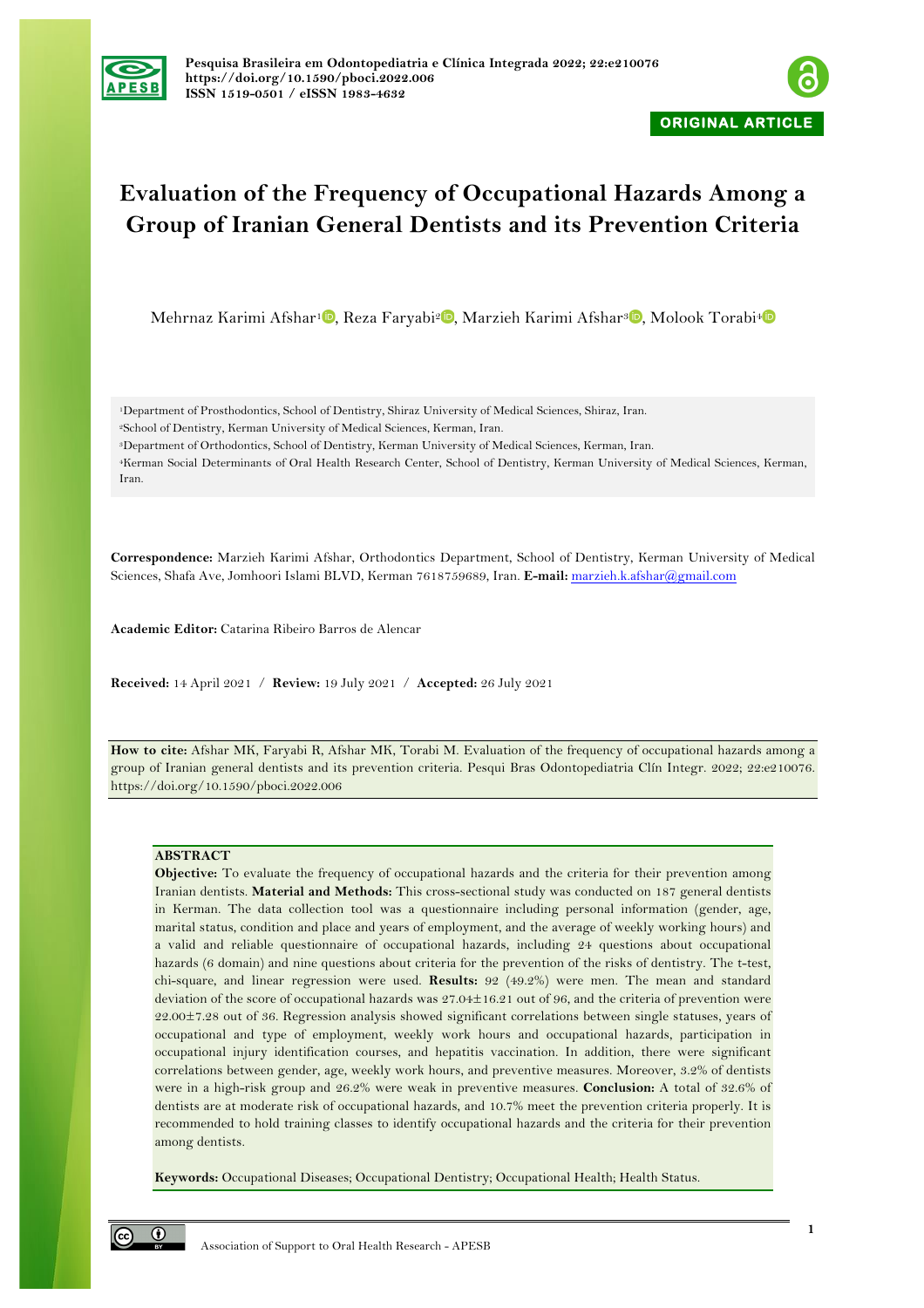## **Introduction**

Occupational hazards are the risk and the danger as the consequences of the job nature or a particular job with a history dating back to the 18th century. When Bernardino Ramazzin, the father of occupational medicine, defined the role of occupation in the dynamics of disease and health [1,2], occupational hazards refer to the obvious and perceived threats posing great psychological pressure on the individuals in the workplace and gradually reduce the level of well-being and health of the individual  $\lceil 3 \rceil$ .

The National Institute for Occupational Safety and Health sees occupational hazards like physical, chemical, biological, and psychological threats taking place when occupational needs are incompatible with the abilities, resources, or needs of employees [4]. In addition, work accidents leave significant negative effects on the production and economy of countries  $[5]$ .

Dentistry is considered a high-risk job by those active in this field and the community [6,7]. Studies have shown that dentists have worse and more common health problems than other high-risk professions in the medical group [8].

Dentists' occupational hazards can be divided into infection transmission risks, psychological, allergic reactions, and physical hazards, hazards caused by mercury, ionizing and non-ionizing radiation, and anesthetic gases [9-18]. In addition, dentists are in danger of hearing loss because of the sound [19] and at risk of eye fatigue and pain because of working in low-light environments [20].

Needle heads and other sharp instruments, aerosols, and secretions can lead to transmission of lifethreatening viral infections like HIV, hepatitis C, and hepatitis B [21]. The interaction with patients, physical stress and economic pressures among dentists have been shown to negatively affect the mental health of dental professionals [8]. The prevalence of carpal tunnel syndrome is higher in people working in the dental profession [22]. Fatigue and back pain were the most prevalent physical complaints in the study of occupational hazards in Latvian dentists [23].

Considering the involvement of general scarcity of information in this regard, especially in the dental field in Iran, and in continuing our interest in medical research [24-27] and most of the published articles on occupational hazards are in nurses and articles related to occupational hazards in dentists are based on skeletal problems and burnout. Therefore, as there are no studies on occupational hazards of dentists in Kerman covering most of occupational hazards and evaluating the awareness of occupational hazards can help identify the most common problems of dentists, this study was conducted to examine the frequency of occupational hazards in general dentists in Kerman (South East of Iran).

# **Material and Methods**

#### Study Design and Sample

This descriptive-analytical cross-sectional study was carried out on general dentists in Kerman, Iran. The sample volume was determined as 163 people using the sample size formula n =  $(z^{2*}p[1-p])/d^{2}$  with a significance level of 0.01, study power 95%, and a confidence interval of 0.04. Considering the possible drop in sample volume, 200 general dentists working in Kerman were selected based on a simple sampling method to reach the sample size. The inclusion criteria were a history of occupational therapy over 12 months and no history of chronic mental and skeletal disease. The exclusion criteria were unwillingness to cooperate or complete the questionnaire.

Data Collection

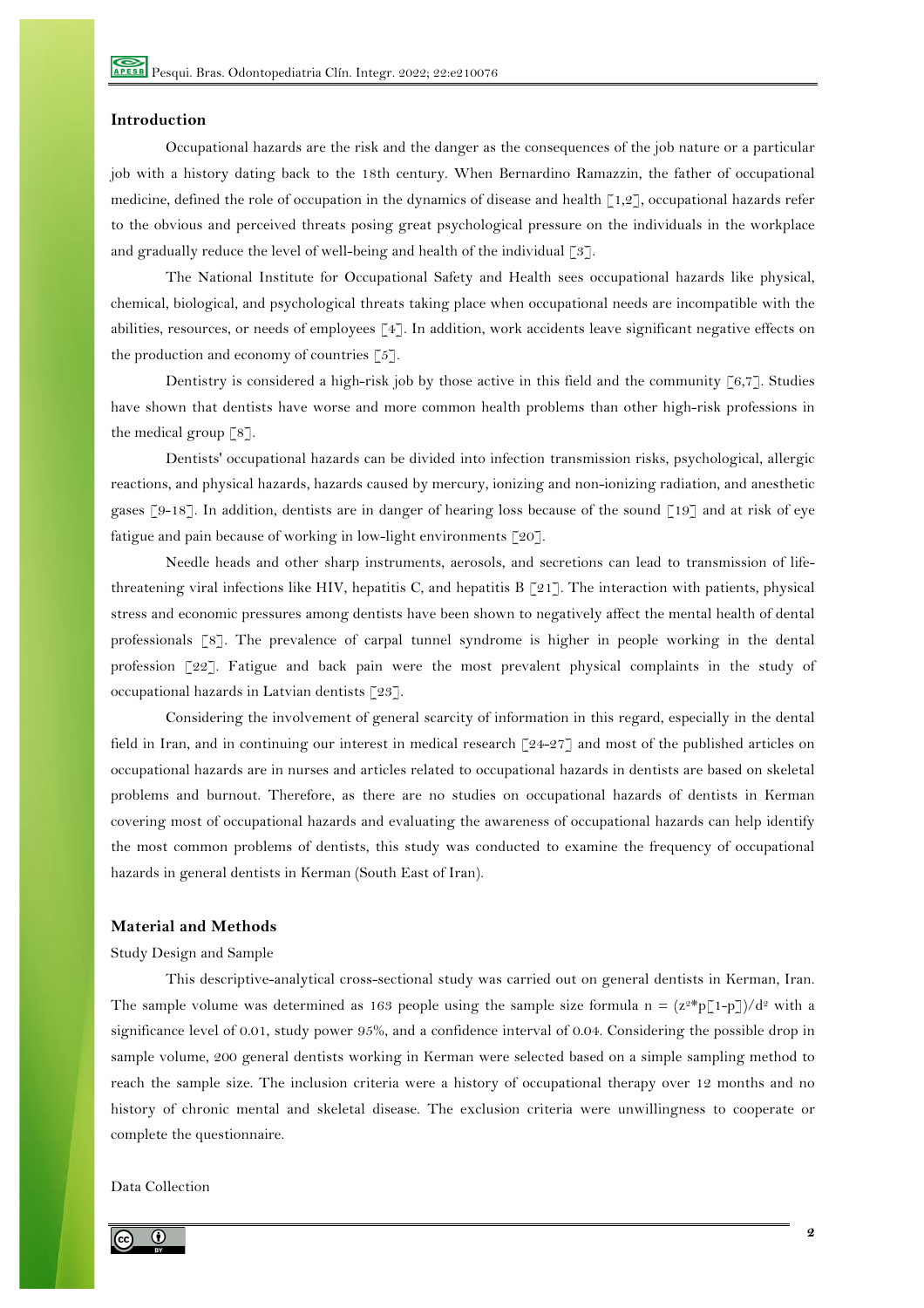The data collection tool was a questionnaire, with two personal information sections (gender, age, marital status, years of employment, average weekly working hours, participation in occupational injury identification courses, and hepatitis vaccination). The second section of the questionnaire had 24 questions about occupational hazards, including three questions about physical hazards, three questions about dealing with legal problems, three questions about psychological hazards, three questions about biological hazards, and three questions about chemical hazards. Moreover, nine questions on dental risk prevention criteria, including performing light sports movements, using masks, using guns, using glasses for light cures, and handwashing, were discussed too. The questionnaire was scored on a Likert scale with 5 to very high scores. "At all" received a score of zero and "very high" four.

Thus, the Occupational Risk Questionnaire's total score range was zero to 96, and the range of occupational risk prevention scores from zero and 36. The questionnaire was made based on the papers and texts by the researcher and was approved with a total validity coefficient of 0.87 and a reliability coefficient of 0.81.

#### Data Analysis

After collecting data, they were analyzed using IBM SPSS Statistics software version 21.0 (IBM Corp., Armonk, NY, USA). The t-test, chi-square and linear regression were used. The significance level was set at 0.05.

# Ethical Clearance

The study was approved by the ethics committee of Kerman University of Medical Sciences with the code IR.KMU.AC.1397.436.#97000758.

# **Results**

Of the 187 participants, 50.8% were females. A total of 40.6% were in 29-33-year age group, and 52.4% were married. Forty-three participants worked 24-28 hours a week, 55 people (29.4%) worked for 5-8 years, 83 people (44.4%) were contract workers. Moreover, 51.9% were employed in the clinics and 97.3% were vaccinated against hepatitis B. Additionally, 77.5% were willing to participate in occupational hazards courses (Table 1).

| <b>Variables</b> | N              | %    |
|------------------|----------------|------|
| Gender           |                |      |
| Male             | 92             | 49.2 |
| Female           | 95             | 50.8 |
| Age              |                |      |
| 24-28            | 35             | 18.7 |
| 29-33            | 76             | 40.6 |
| 34-38            | 34             | 18.2 |
| 39-43            | 11             | 5.9  |
| $44 - 48$        | 6              | 3.2  |
| $49 - 53$        | 12             | 6.4  |
| $54 - 58$        | 6              | 3.2  |
| 59 and above     | $\overline{7}$ | 3.8  |
| Marriage Status  |                |      |
| Married          | 98             | 52.4 |
| Single           | 89             | 47.6 |
|                  |                |      |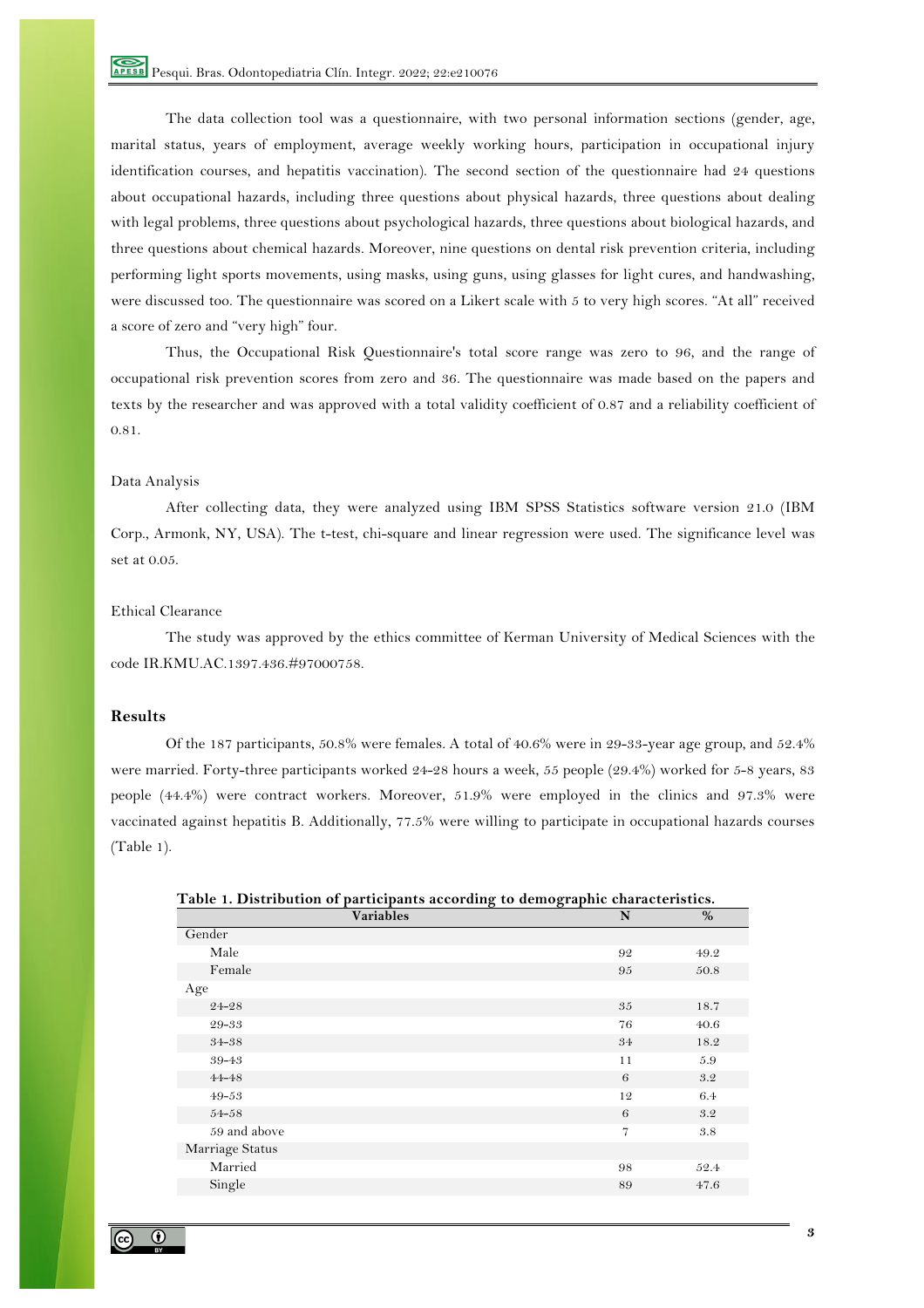| Occupational Status                                                 |                |      |
|---------------------------------------------------------------------|----------------|------|
| Government Recruitment                                              | 62             | 33.2 |
| Contractual                                                         | 83             | 44.4 |
| Perform Accrual Services                                            | 28             | 15.0 |
| <b>Family Dentist</b>                                               | 14             | 7.5  |
| Place of Employment                                                 |                |      |
| Office                                                              | 39             | 20.9 |
| Clinic                                                              | 97             | 51.9 |
| $Office + Clinic$                                                   | 51             | 27.3 |
| Hepatitis B Vaccination                                             |                |      |
| Yes                                                                 | 188            | 97.9 |
| N <sub>o</sub>                                                      | $\overline{4}$ | 2.1  |
| Interest in participating in occupational hazard training workshops |                |      |
| Yes                                                                 | 145            | 77.5 |
| No                                                                  | 4.9            | 22.5 |

Concerning responding to the prevention criteria questions, the most common task was to use a special box to dispose of sharp objects and needles. The lowest criteria was to perform light sports movements between patients' work (Table 2).

| <b>Variables</b>             | Mean  | <b>Standard Deviation</b> | Median | Minimum  | Maximum |
|------------------------------|-------|---------------------------|--------|----------|---------|
| Muscular-Skeletal Hazards    | 9.97  | 4.44                      | 9.00   | $\Omega$ | 22      |
| Chemical Hazards             | 2.44  | 2.21                      | 1.00   | $\Omega$ | 12      |
| Legal Hazards                | 1.77  | 1.70                      | 1.00   | $\Omega$ | 10      |
| Biological Hazards           | 3.27  | 2.67                      | 3.00   | $\Omega$ | 13      |
| Physical Hazards             | 3.48  | 2.54                      | 3.00   | $\Omega$ | 12      |
| Psychological Hazards        | 7.39  | 4.80                      | 7.00   | $\Omega$ | 22      |
| Occupational Hazards [Total] | 27.04 | 16.21                     | 25.00  | $\Omega$ | 85      |
| <b>Preventive Measures</b>   | 21.55 | 7.28                      | 22.00  | $\Omega$ | 36      |

**Table 2. Mean and standard deviation of the occupational hazards domains.**

Tables 3 and 4 show the relationship between gender and marital status with each area of occupational hazards. In all areas and the whole questionnaire except legal (marginal) risks, the women were significantly more exposed. However, in the field of prevention, they had higher scores and outperformed. In all domains and overall, married people were significantly more exposed, had higher scores, and performed in prevention.

| Table 3. The relationship between gender and score of occupational hazards and prevention criteria. |  |  |  |  |
|-----------------------------------------------------------------------------------------------------|--|--|--|--|
|                                                                                                     |  |  |  |  |

| Domains of Occupational Hazards | Gender | Mean  | <b>Standard Deviation</b> | p-value |
|---------------------------------|--------|-------|---------------------------|---------|
| Muscular-Skeletal Hazards       | Male   | 7.40  | 4.25                      | 0.0001  |
|                                 | Female | 10.50 | 4.09                      |         |
| Chemical Hazards                | Male   | 1.93  | 1.38                      | 0.0001  |
|                                 | Female | 3.02  | 2.62                      |         |
| Legal Hazards                   | Male   | 1.59  | 1.46                      | 0.071   |
|                                 | Female | 1.93  | 1.91                      |         |
| <b>Biological Hazards</b>       | Male   | 2.66  | 2.50                      | 0.002   |
|                                 | Female | 3.87  | 2.71                      |         |
| Physical Hazards                | Male   | 2.53  | 2.10                      | 0.001   |
|                                 | Female | 4.40  | 2.60                      |         |
| Psychological Hazards           | Male   | 5.38  | 3.85                      | 0.001   |
|                                 | Female | 9.33  | 4.85                      |         |
| Occupational Hazards [Total]    | Male   | 15.44 | 10.05                     | 0.001   |
|                                 | Female | 23.73 | 12.19                     |         |
| <b>Preventive Measures</b>      | Male   | 18.01 | 6.97                      | 0.001   |
|                                 | Female | 24.97 | 5.80                      |         |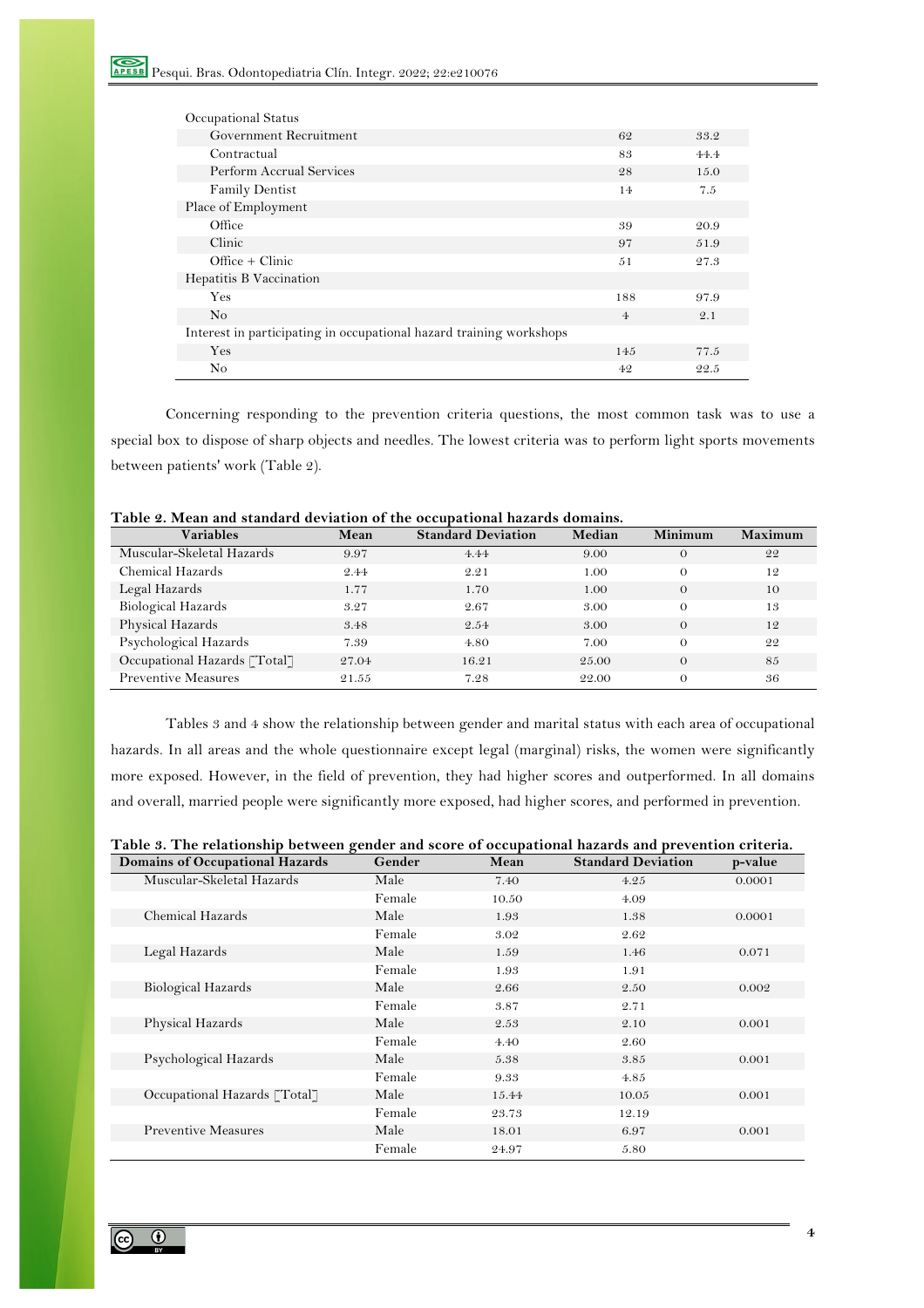| Domains of Occupational Hazards | <b>Marital Status</b> | Mean  | <b>Standard Deviation</b> | p-value |
|---------------------------------|-----------------------|-------|---------------------------|---------|
| Muscular-Skeletal Hazards       | Single                | 7.28  | 4.08                      | 0.001   |
|                                 | Married               | 10.52 | 4.20                      |         |
| Chemical Hazards                | Single                | 1.89  | 1.38                      | 0.001   |
|                                 | Married               | 2.96  | 2.56                      |         |
| Legal Hazards                   | Single                | 1.35  | 1.15                      | 0.001   |
|                                 | Married               | 2.20  | 1.96                      |         |
| <b>Biological Hazards</b>       | Single                | 2.52  | 2.35                      | 0.001   |
|                                 | Married               | 3.95  | 2.74                      |         |
| Physical Hazards                | Single                | 2.75  | 2.30                      | 0.001   |
|                                 | Married               | 4.14  | 2.58                      |         |
| Psychological Hazards           | Single                | 9.16  | 4.62                      | 0.001   |
|                                 | Married               | 9.33  | 4.85                      |         |
| Occupational Hazards [Total]    | Single                | 15.10 | 9.85                      | 0.001   |
|                                 | Married               | 23.79 | 12.14                     |         |
| <b>Preventive Measurements</b>  | Single                | 17.73 | 6.71                      | 0.001   |
|                                 | Married               | 25.02 | 5.93                      |         |

**Table 4. The relationship between marital status and occupational hazard scores and prevention criteria.**

Multivariate analysis by linear regression method showed that the increase in working hours, increase in biological risk, mental and psychological domain significantly increase musculoskeletal risk. The increase in mental and psychological domain score, being single, increasing years of employment, not getting vaccinated, and job type and increase in working hours per week significantly increase the overall risks (Table 5).

|               | Variables           | B        |          | p-value |
|---------------|---------------------|----------|----------|---------|
| Total Hazards | Marriage Status     | $-2.727$ | $-3.001$ | 0.003   |
|               | Occupational Years  | 1.398    | 5.398    | >0.001  |
|               | Occupational Status | 1.510    | 3.435    | 0.001   |
|               | Vaccination         | $-9.024$ | $-3.607$ | > 0.001 |
|               | Weekly Work Hours   | 1.434    | 4.919    | >0.001  |
| Prevention    | Gender              | 4.621    | 6.561    | > 0.001 |
|               | Age                 | 1.164    | 5.505    | >0.001  |
|               | Weekly Work Hours   | 1.285    | 5.058    | > 0.001 |

**Table 5. The relationship between variables with overall risk and risk prevention.**

Figure 1 shows the severity of occupational hazards and prevention criteria. As seen, 3.2% were at high occupational risk, and 26.2% were weak in compliance with prevention criteria.



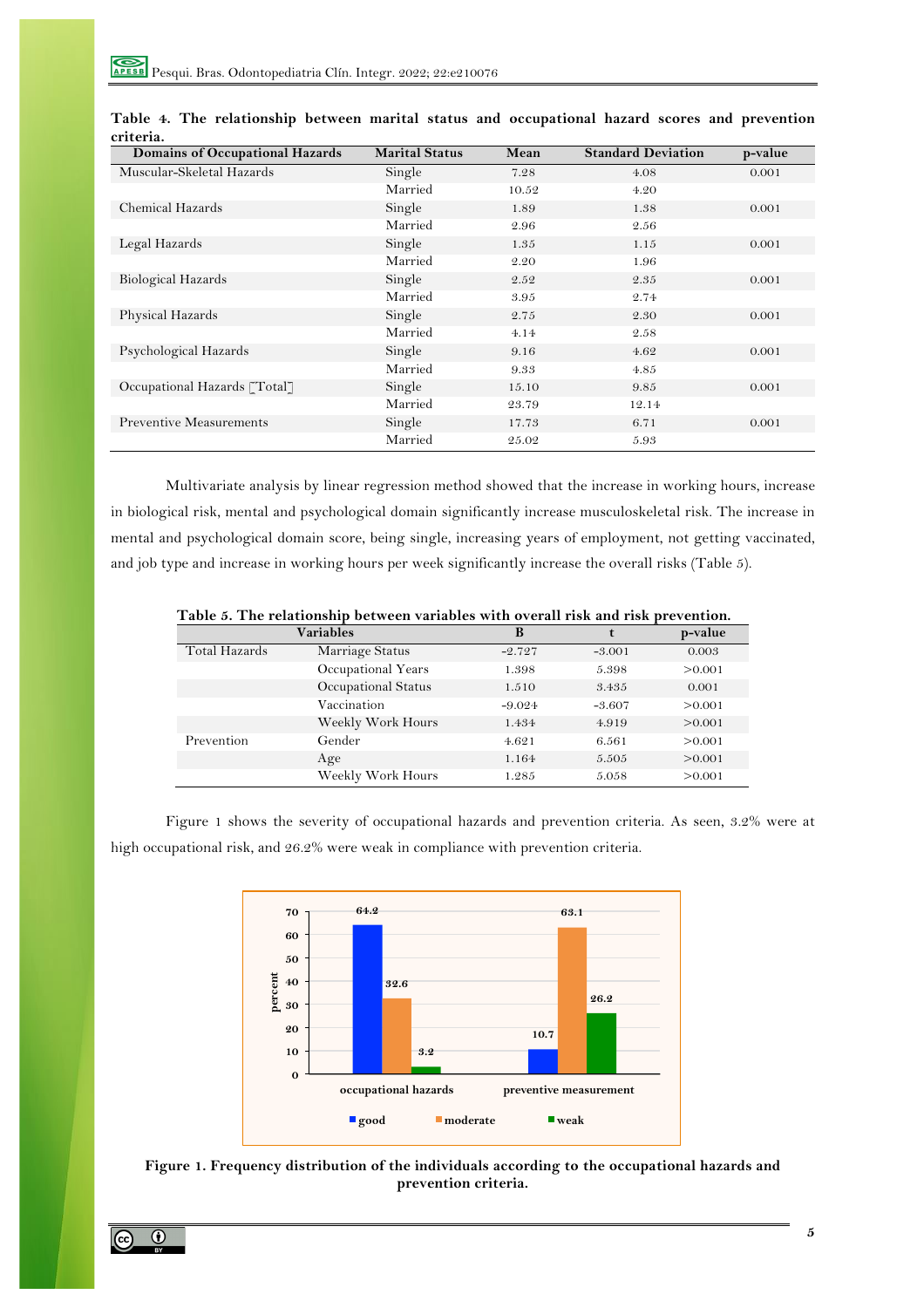Figures 2 and 3 are the frequency distribution of severity of occupational hazards and prevention criteria in terms of gender.



**Figure 2. Frequency distribution of the individuals according to the occupational hazards by gender.**



**Figure 3. Frequency distribution of individuals according to the gender-based prevention criteria.**

According to the chi-square test, there was a statistically significant difference between the genders of individuals with occupational hazards ( $p=0.003$ ). Moreover, there was a statistically significant difference between the prevention criteria and gender. The women observed more (p=0.001).

# **Discussion**

Dentistry is seen as a high-risk job by dentists and people in the community  $\lceil 6, 7 \rceil$ . It has been shown that dentists have worse and more common health problems than other high-risk professions in the medical group  $\lceil 8 \rceil$ .

In this study, 32.6% of the dentists were exposed to moderate risk, and 3.2% were at high occupational risk. It seems that people have to be aware of job hazards. Occupational risk prevention criteria were poor in 26.2%. As performing preventive measures can prevent the development of musculoskeletal disorders in the dentist's health against the transmission of microbial and viral infections to the dentist and the patient, it seems essential to train and control the prevention criteria.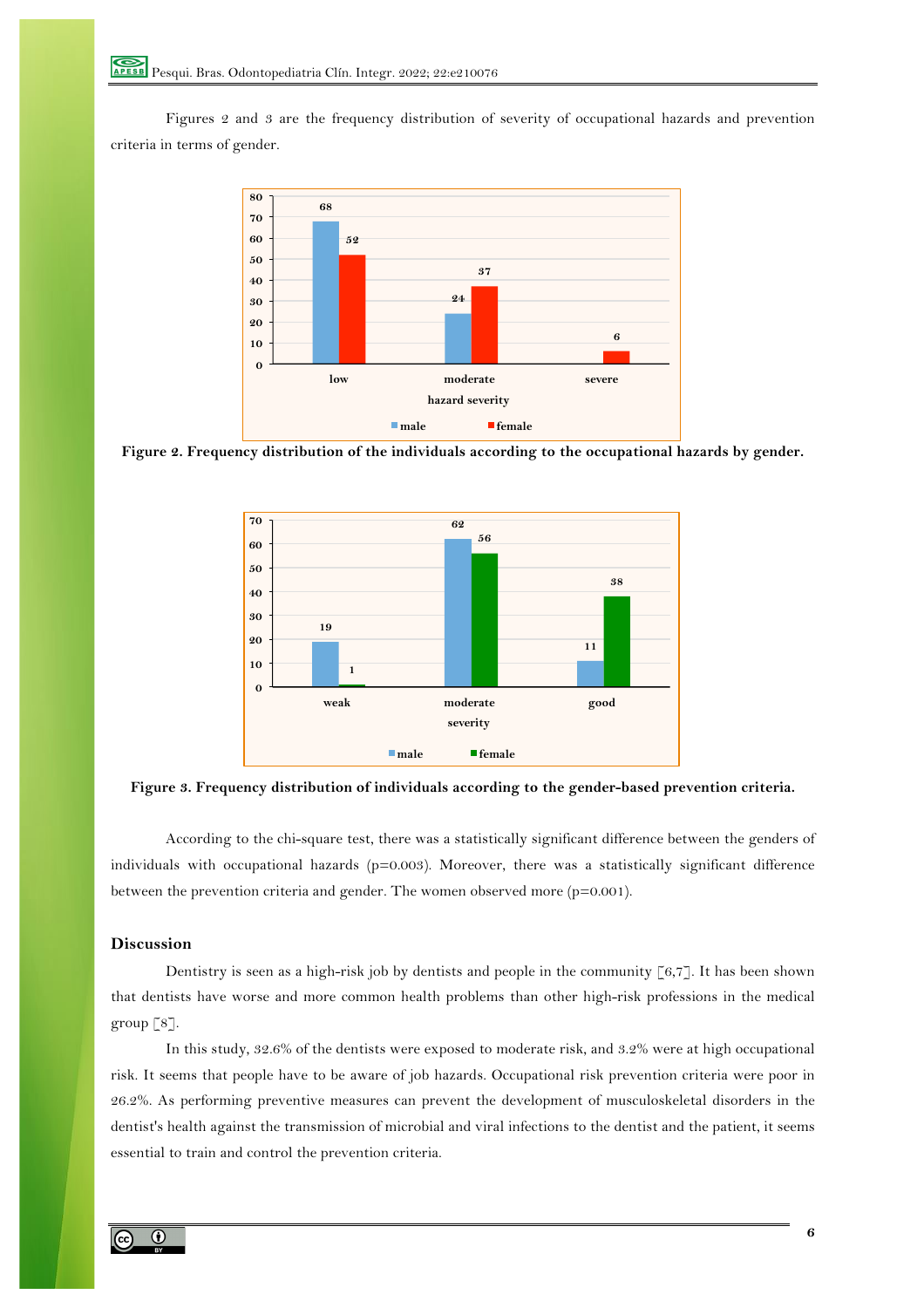Women were significantly at higher risk. The physical condition and more responsibilities of the women in the family and in front of their children can lead to this. Therefore, serious attention to the occupational health of dentists, especially women, seems necessary. In the present study about the occupational risk in all areas and the whole questionnaire, a statistically significant difference was observed between demographic variables and gender. Women had significantly higher scores. This may be because of the physiological and physical condition of women. Moreover, besides dental work, they are active in household chores too. Furthermore, in all areas and the total score, married dentists were significantly more at risk of occupational hazards than single dentists.

In the present study, 96.3% of the individuals reported a range of low to very high levels of musculoskeletal pain in the past year. The lowest prevalence of pain was in the wrist (17.1% at all). Neck pain was observed in 82.9% and shoulder in 89.3%. These results can be compared to the study [3] in Lithuania, where 86.5% of the dentists had general musculoskeletal problems. A systematic review of the dentists' occupational problems [28] showed that musculoskeletal disorders were the commonest occupational health problem among dentists. There was a statistically significant difference between the area of musculoskeletal disorders and gender in the present study. Female dentists had a higher mean score.

Different studies have reported on the difference between men and women. For example, in a study among postgraduate students and faculty members of the School of Dentistry of the University of Barcelona [29], women were significantly more likely to have musculoskeletal complaints than men. Furthermore, in Saudi Arabia [20], there was a significant difference between male and female dentists regarding musculoskeletal pain in line with our study.

In the present study, 69.0% of the participants had some degree of needle stick and 57.2% skin injuries caused by milling, razor blades, etc. The prevalence of needle sticks reported in Brazil was 19.2% [30], 61.7% in Germany [31], and 57.75% in Croatia [32]. Moreover, 66.7% of dentists had skin injuries in another study by Shah et al. [33] in Washington.

In a study of Shiraz students, 80% of the students were exposed to the patient's saliva and blood [34]. In addition, half of the students and Indian faculty members were injured by sharp objects in the treatment of patients [1]. In dentistry, percutaneous skin injuries like needle sticks and sharp object injuries are widely seen. The reason for this exposure is that dentists are working in an area with limited access, low vision, and frequent use of sharp tools.

In the present study, 59.4% of the dentists had eye problems because of foreign objects in their eyes. In the study in South-Western Saudi Arabia [35], 29.6% and 51.1% of dentists had ocular accidents, respectively, because of foreign bodies and fluid secretion, and in the study among Greek endodontists, 73% had ocular injuries [36]. Eye injuries in dentistry may be from disposable materials like scale during scaling or droplets of body fluids (bacteria and aerosols) while using high-speed handpieces [37].

In the current study, 70.6% of the people were exposed to radiation. It was revealed that dental personnel is exposed to ionizing and non-ionizing radiation [8]. Having a radiograph and conducting radiography in dental offices makes the dentist prone to ionizing radiation. Non-ionizing radiation damage that occurs with the use of composites and other resins, and lasers in dental treatments, is another source of damage to the eye and other tissues [6].

Blue light is used increasingly for beauty treatments, becoming more common. However, light can cause different toxicities and heat damage by light has to be taken into account. In recent years, eye damage and non-thermal damage by blue light, called blue light hazard, have been considered [38].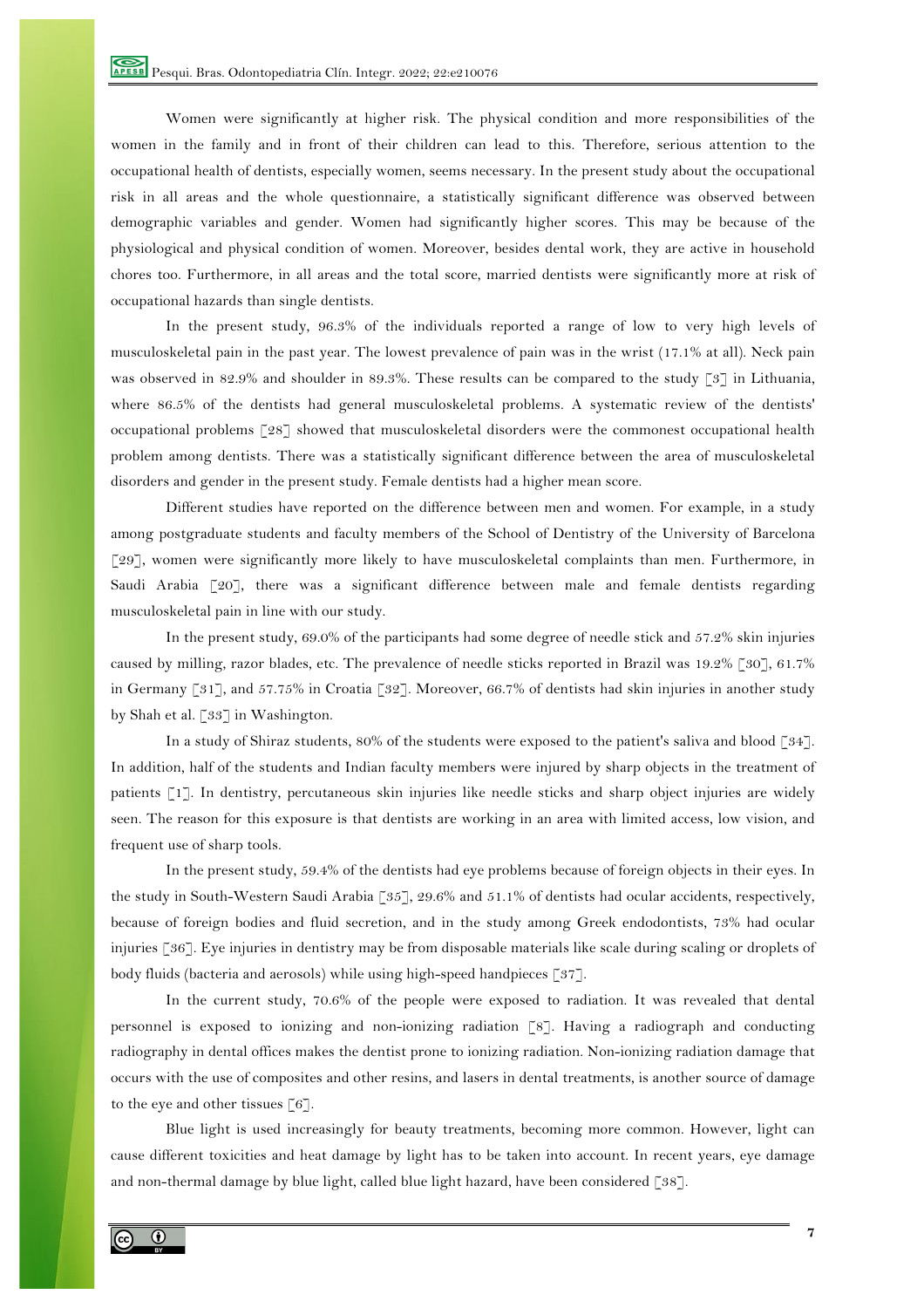In the current study, only 16% claimed not to have noise in the workplace. Dentists are exposed to varying degrees of noise in clinics and laboratories. The noise level in the dental environment is below 85 decibels. Higher than this, the risk of hearing loss is negligible [39]. In this study, 54.5% of the subjects had no allergies to dental materials. Professional activity-related allergies were reported in Romanian dentists at 76.1% [40].

A total of 27.3% of the participants had a lot of mental fatigue because of the dental work. 30.46% of the dentists in Iran suffered from severe emotional fatigue [41]. Studies have revealed that occupational stress among dentists is more than in other jobs [42,43]. Concerning the criteria for preventing occupational hazards, the most prevalent prevention was using a mask and throwing away the needles and sharp objects in a safety box. In the study in Nigeria  $\lceil 2 \rceil$ , the lowest prevention criterion was using goggles. 100% of dentists in Mumbai wore masks, gloves, and goggles while working on a patient [44]. Additionally, 25% reported never exercising at least three times a week. It was shown that the incidence of musculoskeletal disorders decreases with regular exercise [45].

In the present study, 97.7% of the participants said they had been vaccinated against the hepatitis B virus. In India [46] 88.4%, in Nigeria [45] 68.4% and in Saudi Arabia 74% [20] were vaccinated. The reason for the high percentage of vaccinations in our study may be that dentists are more aware of the risks of infection with the hepatitis virus and have thus been vaccinated against it.

Women were significantly better and more prevented in terms of heeding prevention criteria. This may be in the obsession of more women. The years of employment increase occupational hazards based on the regression test of increasing working hours.

In this study, contractual dentists and k coefficient were more at risk of occupational hazards, with this difference being significant. Perhaps this difference is that contracted people and k coefficient within the scope of the regulations set and with the tools and materials in the purchase and selection may not have a role and pose a greater risk.

# **Conclusion**

A high prevalence of musculoskeletal disorders was observed. There was a statistically significant relationship between gender and marital status and an increase in years of work with occupational hazards. The most common task in terms of prevention was to use a safety box to dispose of sharp objects and needles, and the lowest criteria was to perform light sports movements between patients' work. Holding special workshops to identify occupational hazards and prevention criteria is recommended.

#### **Authors' Contributions**

MKA https://orcid.org/0000-0002-3440-0198 Conceptualization, Formal Analysis, Investigation, Writing - Original Draft and Writing -Review and Editing. RF **https://orcid.org/0000-0001-8450-5521** Writing - Review and Editing and Visualization. MKA https://orcid.org/0000-0003-4485-5476 Writing - Review and Editing and Visualization. MT https://orcid.org/0000-0002-3116-2382 Conceptualization, Methodology, Data Curation and Writing - Review and Editing. All authors declare that they contributed to critical review of intellectual content and approval of the final version to be published.

# **Financial Support**

None.

#### **Conflict of Interest**

The authors declare no conflicts of interest.

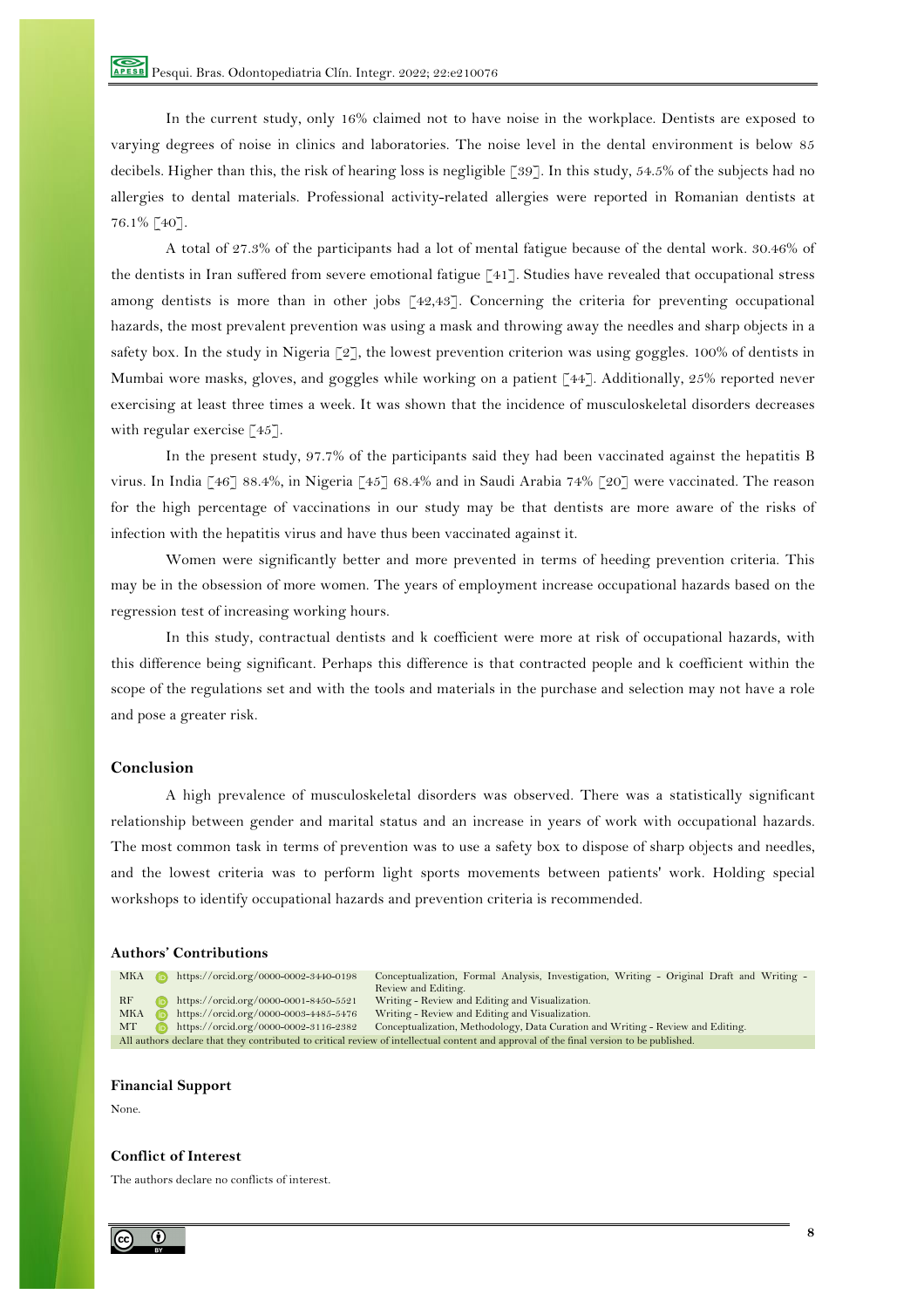## **Data Availability**

The data used to support the findings of this study can be made available upon request to the corresponding author.

#### **References**

- [1] Tadakamadla J, Kumar S, Swapna LA, Reddy S. Occupational hazards and preventive practices among students and faculty at a private dental institution in India. Stomatologija 2012; 14(1):28-32.
- [2] Fasunloro A, Owotade FJ. Occupational hazards among clinical dental staff. J Contemp Dent Pract 2004; 5(2):134-52.
- [3] Lambert EG, Hogan NL, Griffin ML. The impact of distributive and procedural justice on correctional staff job stress, job satisfaction, and organizational commitment. J Crim Justice 2007; 35(6):644-56. https://doi.org/10.1016/j.jcrimjus.2007.09.001
- [4] Centers for Disease Control and Prevention. The National Institute for Occupational Safety and Health. Exposure to Stress: Occuptional Hazards in Hospitals. DHHS (NIOSH) Publication No. 2008-136; 2008.
- [5] Nekooi Moghadam M, Amiresmaili MR, Mirshahi F, Sefidbor N, Sharifi T, Ghorbani R, et al. The rate of occupational hazards and its effective factors in nurses of non-educational hospital of Sirjan and Baft in 2011. J. Health Dev 2013; 2(3):235-49.
- [6] Ayatollah A, Ayatollahi F, Mellat Ardekani A, Bahrololoomi R, Ayatollahi J, Ayatollahi A, et al. Occupational hazards to dental staff. Dent Res J 2012; 9(1):2-7. https://doi.org/10.4103/1735-3327.92919
- [7] Matoš K, Jurec Z, Ivan Galić, Marin Vodanović. Education on occupational health and health related habits among dental students in Croatia. Acta Stomatol Croat 2016; 50(1):49-57. https://doi.org/10.15644/asc50/1/7
- [8] Gambhir RS, Singh G, Sharma S, Brar R, Kakar H. Occupational health hazards in current dental profession- a review. Open Occup Health Safety J 2011; 3(1):57-64. https://doi.org/10.2174/1876216601103010057
- [9] Ayatollahi J, Bahrololoomi R, Ayatollahi F. Vaccination of dentist and other oral health care providers. J Den Med 2005; 18(3):5-14.
- [10] Ayatollahi J, Sharifi MR, Sabzi F, Zare AR. Blood level anti-HBS due to HB vaccine in health care personnel of Shahid Sadoughi Hospital-Yazd. Iran J Obstet Gynecol Infertil 2004; 7(1):48-51.
- [11] Leggat PA, Kedjarune U. Bacterial aerosols in the dental clinic: a review. Int Dent J 2001; 51(1):39-44. https://doi.org/10.1002/j.1875-595x.2001.tb00816.x
- [12] Samaranayake P. Re-emergence of tuberculosis and its variants: Implications for dentistry. Int Dent J 2002; 52(5):330-6. https://doi.org/10.1002/j.1875-595x.2002.tb00880.x
- [13] Rodríguez Vázquez LM, Rubiños López E, Varela Centelles A, Blanco Otero AI, Varela Otero F, Varela Centelles P. Stress amongst primary dental care patients. Med Oral Patol Oral Cir Bucal 2008; 13(4):E253- E256.
- [14] Winwood PC, Winefield AH, Lushington K. The role of occupational stress in the maladaptive use of alcohol by dentists: A study of South Australian general dental practitioners. Aust Dent J 2003; 48(2):102-9. https://doi.org/10.1111/j.1834-7819.2003.tb00017.x
- [15] Rubel DM, Watchorn RB. Allergic contact dermatitis in dentistry. Aust J Dermatol 2000; 41(2):63-9. https://doi.org/10.1046/j.1440-0960.2000.00398.x
- [16] Al-Khatib IA, Darwish R. Assessment of waste amalgam management in dental clinics in Ramallah and Al-Bireh cities in Palestine. Int J Environ Health Res 2004; 14(3):179-83. https://doi.org/10.1080/09603120420002000218598
- [17] Shuhaiber S, Einarson A, Radde IC, Sarkar M, Koren G. A prospective controlled study of pregnant veterinary staff exposed to inhaled anesthetics and X-rays. Int J Occup Med Environ Health 2002; 15(4):363-73.
- [18] Henderson KA, Matthews IP. Environmental monitoring of nitrous oxide during dental anaesthesia. Br Dent J 2000; 188(11):617-9. https://doi.org/10.1038/sj.bdj.4800556
- [19] Garner GG, Federman J, Johnson A. Noise induced hearing loss in the dental environment: An audiologist's perspective. J Georgia Dent Assoc 2002; 17-19.
- [20] Al-aslami RA, Elshamy FMM, Maamar EM, Shannaq AY, Dallak AE, Alroduni AA. Knowledge and awareness towards occupational hazards and preventive measures among students and dentists in Jazan Dental College, Saudi Arabia. Open Access Maced J Med Sci 2018; 6(9):1722-6. https://doi.org/10.3889/oamjms.2018.345
- [21] Shah SM, Merchant AT, Dosman JA. Percutaneous injuries among dental professionals in Washington State. BMC Public Health 2006; 6:269. https://doi.org/10.1186/1471-2458-6-269
- [22] Abichandani S, Shaikh S, Nadiger R. Carpal tunnel syndrome an occupational hazard facing dentistry. Int Dent J 2013; 63(5):230-6. https://doi.org/10.1111/idj.12037
- [23] Puriene A, Aleksejuniene J, Petrauskiene J, Balciuniene I, Janulyte V. Self-reported occupational health issues among Lithuanian dentists. Ind Health 2008; 46(4):369-74. https://doi.org/10.2486/indhealth.46.369
- [24] Afshar MK, Torabi M, Bahremand M, Afshar MK, Najmi F, Mohammadzadeh I. Oral health literacy and related factors among pregnant women referring to Health Government Institute in Kerman, Iran. Pesqui Bras Odontopediatria Clín Integr 2020; 20:e5337. https://doi.org/10.1590/pboci.2020.011